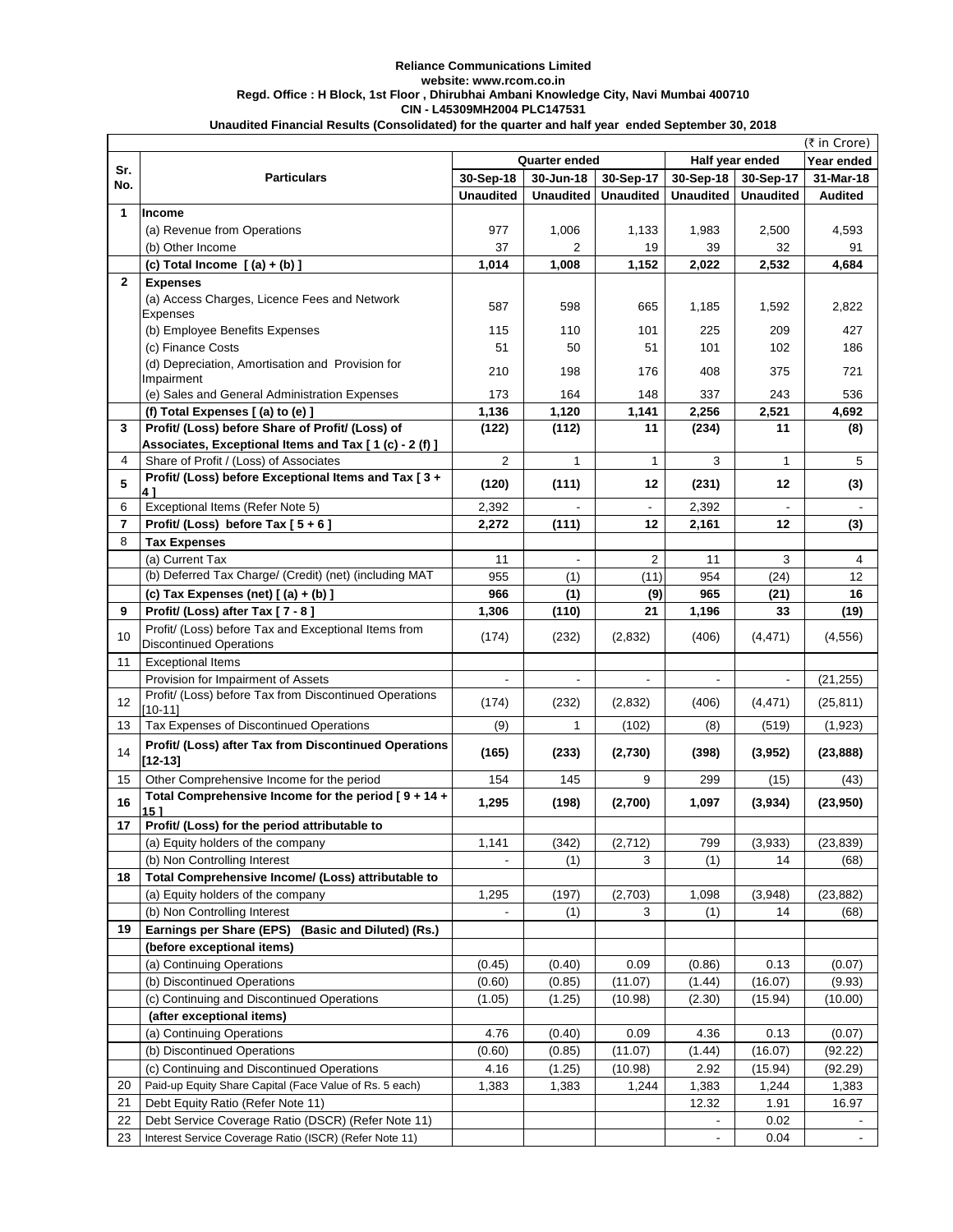|              | Segment wise Revenue, Results, Segment Assets and Segment Liabilities  |                  |                      |                  |                  | (₹ in Crore)     |                |
|--------------|------------------------------------------------------------------------|------------------|----------------------|------------------|------------------|------------------|----------------|
| Sr.          | <b>Particulars</b>                                                     |                  | <b>Quarter ended</b> |                  |                  | Half year ended  | Year ended     |
| No.          |                                                                        | 30-Sep-18        | 30-Jun-18            | 30-Sep-17        | 30-Sep-18        | 30-Sep-17        | 31-Mar-18      |
|              |                                                                        | <b>Unaudited</b> | <b>Unaudited</b>     | <b>Unaudited</b> | <b>Unaudited</b> | <b>Unaudited</b> | <b>Audited</b> |
| $\mathbf{1}$ | <b>Segment Revenue</b>                                                 |                  |                      |                  |                  |                  |                |
|              | (a) India Operation                                                    | 436              | 482                  | 645              | 918              | 1,482            | 2,534          |
|              | (b) Global Operation                                                   | 661              | 630                  | 680              | 1,291            | 1,520            | 2,933          |
|              | (c) Total $[ (a) + (b) ]$                                              | 1,097            | 1,112                | 1,325            | 2,209            | 3,002            | 5,467          |
|              | (d) Less: Inter segment revenue                                        | (83)             | (104)                | (173)            | (187)            | (470)            | (783)          |
|              | (e) Income from Operations [(c) - (d) ]                                | 1,014            | 1,008                | 1,152            | 2,022            | 2,532            | 4,684          |
| 2            | <b>Segment Results</b>                                                 |                  |                      |                  |                  |                  |                |
|              | Profit / (Loss) before Tax and Finance Cost from each<br>segment       |                  |                      |                  |                  |                  |                |
|              | (a) India Operation                                                    | (41)             | (37)                 | 64               | (78)             | 181              | 220            |
|              | (b) Global Operation                                                   | (30)             | (25)                 | (2)              | (55)             | (68)             | (42)           |
|              | (c) Total $(a) + (b)$ ]                                                | (71)             | (62)                 | 62               | (133)            | 113              | 178            |
|              | (d) Less: Finance Costs (net)                                          | 51               | 50                   | 51               | 101              | 102              | 186            |
|              | (e) Add : Exceptional Items                                            | 2,392            | $\blacksquare$       |                  | 2,392            |                  |                |
|              | Total Profit before Tax and share in Profit / (Loss) of<br>Associate   | 2,270            | (112)                | 11               | 2,158            | 11               | (8)            |
|              | Total Profit/ (Loss) before Tax from Discontinued<br><u>Operations</u> | (174)            | (232)                | (2,832)          | (406)            | (4, 471)         | (25, 811)      |
| 3            | <b>Segment Assets</b>                                                  |                  |                      |                  |                  |                  |                |
|              | (a) India Operation                                                    | 55,174           | 62,174               | 80,976           | 55,174           | 80,976           | 60,827         |
|              | (b) Global Operation                                                   | 12,655           | 12,027               | 11,811           | 12,655           | 11,811           | 11,645         |
|              | (c) Others/ Unallocable (net of Eliminations)                          | 9,994            | 2,059                | 3,322            | 9,994            | 3,322            | 2,106          |
|              | (d) Total $[$ (a) to $(c)$ $]$                                         | 77,823           | 76,260               | 96,109           | 77,823           | 96,109           | 74,578         |
| 4            | <b>Segment Liabilities</b>                                             |                  |                      |                  |                  |                  |                |
|              | a) India Operation                                                     | 20,301           | 18,494               | 16,470           | 20,301           | 16,470           | 17,734         |
|              | b) Global Operation                                                    | 6,722            | 6,410                | 6,224            | 6,722            | 6,224            | 6,291          |
|              | c) Others/ Unallocable (net of Eliminations)                           | (1,286)          | 37                   | 2,374            | (1,286)          | 2,374            | 203            |
|              | (d) Total $[$ (a) to $(c)$ $]$                                         | 25,737           | 24,941               | 25,068           | 25,737           | 25,068           | 24,228         |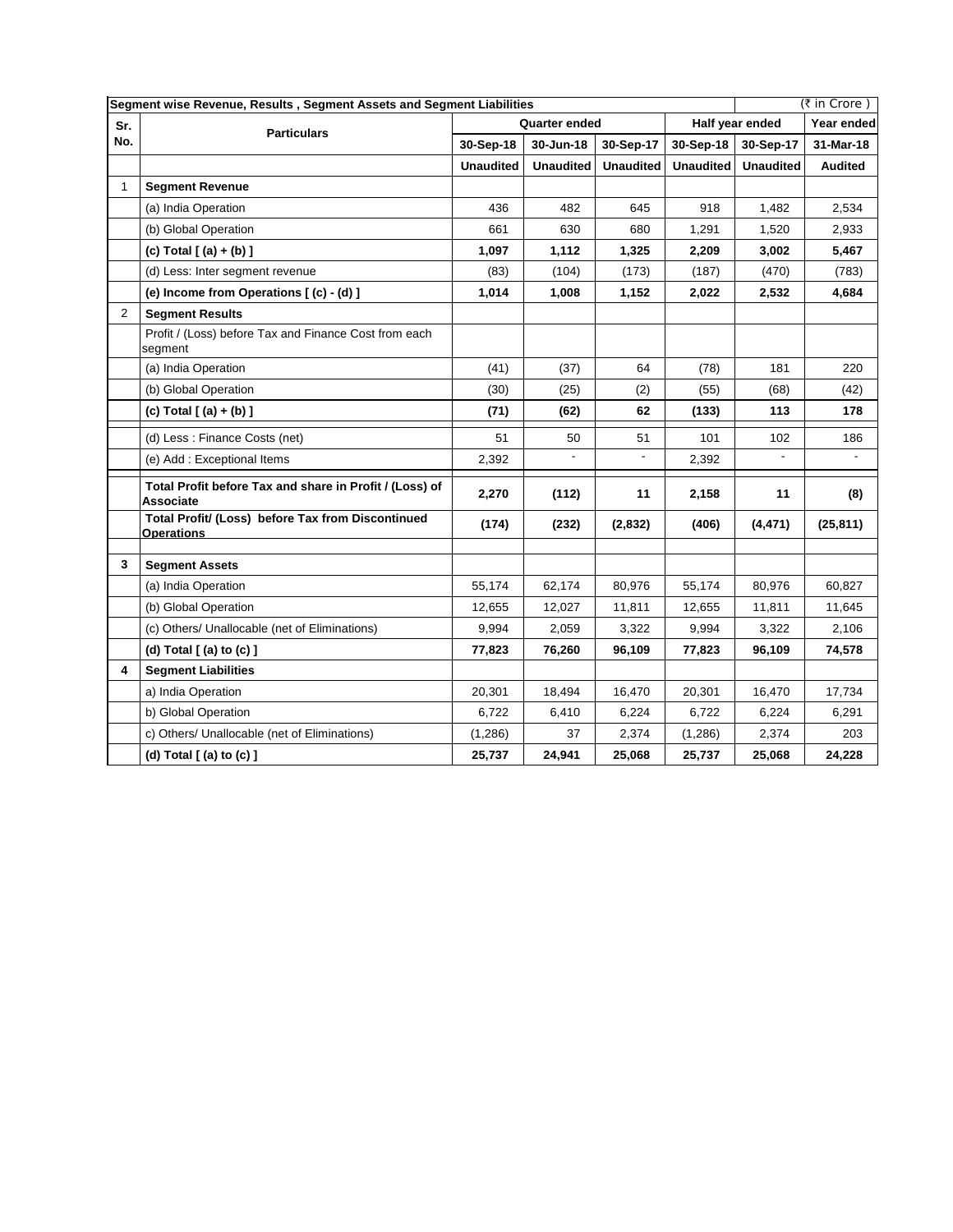| As at<br>As at<br>31-Mar-18<br><b>Particulars</b><br>30-Sep-18<br><b>Uaudited</b><br><b>Audited</b><br><b>ASSETS</b><br>А<br><b>Non-Current Assets</b><br>1<br>10,695<br>16,501<br>(a) Property, Plant and Equipment<br>239<br>265<br>(b) Capital Work in Progress<br>3,520<br>3,549<br>(c) Goodwill<br>819<br>789<br>(d) Other Intangible Assets<br>40<br>(e) Intangible Assets under Development<br>29<br>21<br>(f) Investment in Associates<br>(g) Financial Assets<br>10,209<br>11<br>(i) Investments<br>170<br>173<br>(ii) Other Financial Assets<br>3,574<br>1,485<br>(h) Deferred Tax Asset (net)<br>579<br>663<br>(i) Income Tax Asset (net)<br>3,468<br>3,657<br>(i) Other Non Current Assets<br><b>Sub-total Non-Current Assets</b><br>31,337<br>29,119<br>2<br><b>Current Assets</b><br>79<br>83<br>(a) Inventories<br>(b) Financial Assets<br>2,240<br>2,133<br>(i) Trade Receivables<br>640<br>611<br>(ii) Cash and Cash Equivalents<br>129<br>184<br>(iii) Bank Balances other than (ii) above<br>160<br>156<br>(iv) Other Financial Assets<br>6,058<br>5,517<br>(c) Other Current Assets<br>37,121<br>36,834<br>(d) Asset held for sale<br>Sub-total - Current Assets<br>45,459<br>46,486<br><b>Total Assets</b><br>77,823<br>74,578<br>в<br><b>EQUITY AND LIABILITIES</b><br>1<br><b>Equity</b><br>1,383<br>1,383<br>(a) Equity Share Capital<br>2,501<br>1,400<br>(b) Other Equity<br>2,783<br><b>Equity Attributable to Shareholders</b><br>3,884<br>335<br>332<br>Non-Controlling Interest<br>4,219<br>3,115<br><b>Total Equity</b><br><b>LIABILITIES</b><br>$\mathbf{2}$<br><b>Non-Current Liabilities</b><br>(a) Financial Liabilities<br>9,365<br>13,021<br>(i) Borrowings<br>3,093<br>2,926<br>(b) Deferred Revenue<br>83<br>83<br>(c) Other Non-Current Liabilities<br>1,288<br>2,517<br>(d) Deferred Tax Liabilities (net)<br>447<br>438<br>(e) Provisions<br><b>Sub-total Non-Current Liabilities</b><br>14,276<br>18,985<br><b>Current Liabilities</b><br>3<br>(a) Financial Liabilities<br>23,388<br>23,242<br>(i) Borrowings<br>(ii) Trade Payables<br>109<br>103<br>Due to Micro Enterprises and Small Enterprises<br>4,632<br>4,765<br>Due to Others<br>16,671<br>12,773<br>(iii) Other Financial Liabilities<br>2,588<br>2,353<br>(b) Deferred Revenue<br>1,293<br>4,469<br>(c) Other Current Liabilities<br>2<br>13<br>(d) Income Tax Liabilities (net)<br>1,237<br>1,251<br>(e) Provisions<br>6,699<br>(f) Liabilities directly related to Assets held for Sale<br>6,218<br><b>Sub-total - Current Liabilities</b><br>59,328<br>52,478 | (₹ in Crore)<br><b>Consolidated Statement of Assets and Liabilities</b> |        |        |  |  |  |  |  |
|--------------------------------------------------------------------------------------------------------------------------------------------------------------------------------------------------------------------------------------------------------------------------------------------------------------------------------------------------------------------------------------------------------------------------------------------------------------------------------------------------------------------------------------------------------------------------------------------------------------------------------------------------------------------------------------------------------------------------------------------------------------------------------------------------------------------------------------------------------------------------------------------------------------------------------------------------------------------------------------------------------------------------------------------------------------------------------------------------------------------------------------------------------------------------------------------------------------------------------------------------------------------------------------------------------------------------------------------------------------------------------------------------------------------------------------------------------------------------------------------------------------------------------------------------------------------------------------------------------------------------------------------------------------------------------------------------------------------------------------------------------------------------------------------------------------------------------------------------------------------------------------------------------------------------------------------------------------------------------------------------------------------------------------------------------------------------------------------------------------------------------------------------------------------------------------------------------------------------------------------------------------------------------------------------------------------------------------------------------------------------------------------------------------------------------------------------------------------------------------------------------------------------------------------------------------------------|-------------------------------------------------------------------------|--------|--------|--|--|--|--|--|
|                                                                                                                                                                                                                                                                                                                                                                                                                                                                                                                                                                                                                                                                                                                                                                                                                                                                                                                                                                                                                                                                                                                                                                                                                                                                                                                                                                                                                                                                                                                                                                                                                                                                                                                                                                                                                                                                                                                                                                                                                                                                                                                                                                                                                                                                                                                                                                                                                                                                                                                                                                          |                                                                         |        |        |  |  |  |  |  |
|                                                                                                                                                                                                                                                                                                                                                                                                                                                                                                                                                                                                                                                                                                                                                                                                                                                                                                                                                                                                                                                                                                                                                                                                                                                                                                                                                                                                                                                                                                                                                                                                                                                                                                                                                                                                                                                                                                                                                                                                                                                                                                                                                                                                                                                                                                                                                                                                                                                                                                                                                                          |                                                                         |        |        |  |  |  |  |  |
|                                                                                                                                                                                                                                                                                                                                                                                                                                                                                                                                                                                                                                                                                                                                                                                                                                                                                                                                                                                                                                                                                                                                                                                                                                                                                                                                                                                                                                                                                                                                                                                                                                                                                                                                                                                                                                                                                                                                                                                                                                                                                                                                                                                                                                                                                                                                                                                                                                                                                                                                                                          |                                                                         |        |        |  |  |  |  |  |
|                                                                                                                                                                                                                                                                                                                                                                                                                                                                                                                                                                                                                                                                                                                                                                                                                                                                                                                                                                                                                                                                                                                                                                                                                                                                                                                                                                                                                                                                                                                                                                                                                                                                                                                                                                                                                                                                                                                                                                                                                                                                                                                                                                                                                                                                                                                                                                                                                                                                                                                                                                          |                                                                         |        |        |  |  |  |  |  |
|                                                                                                                                                                                                                                                                                                                                                                                                                                                                                                                                                                                                                                                                                                                                                                                                                                                                                                                                                                                                                                                                                                                                                                                                                                                                                                                                                                                                                                                                                                                                                                                                                                                                                                                                                                                                                                                                                                                                                                                                                                                                                                                                                                                                                                                                                                                                                                                                                                                                                                                                                                          |                                                                         |        |        |  |  |  |  |  |
|                                                                                                                                                                                                                                                                                                                                                                                                                                                                                                                                                                                                                                                                                                                                                                                                                                                                                                                                                                                                                                                                                                                                                                                                                                                                                                                                                                                                                                                                                                                                                                                                                                                                                                                                                                                                                                                                                                                                                                                                                                                                                                                                                                                                                                                                                                                                                                                                                                                                                                                                                                          |                                                                         |        |        |  |  |  |  |  |
|                                                                                                                                                                                                                                                                                                                                                                                                                                                                                                                                                                                                                                                                                                                                                                                                                                                                                                                                                                                                                                                                                                                                                                                                                                                                                                                                                                                                                                                                                                                                                                                                                                                                                                                                                                                                                                                                                                                                                                                                                                                                                                                                                                                                                                                                                                                                                                                                                                                                                                                                                                          |                                                                         |        |        |  |  |  |  |  |
|                                                                                                                                                                                                                                                                                                                                                                                                                                                                                                                                                                                                                                                                                                                                                                                                                                                                                                                                                                                                                                                                                                                                                                                                                                                                                                                                                                                                                                                                                                                                                                                                                                                                                                                                                                                                                                                                                                                                                                                                                                                                                                                                                                                                                                                                                                                                                                                                                                                                                                                                                                          |                                                                         |        |        |  |  |  |  |  |
|                                                                                                                                                                                                                                                                                                                                                                                                                                                                                                                                                                                                                                                                                                                                                                                                                                                                                                                                                                                                                                                                                                                                                                                                                                                                                                                                                                                                                                                                                                                                                                                                                                                                                                                                                                                                                                                                                                                                                                                                                                                                                                                                                                                                                                                                                                                                                                                                                                                                                                                                                                          |                                                                         |        |        |  |  |  |  |  |
|                                                                                                                                                                                                                                                                                                                                                                                                                                                                                                                                                                                                                                                                                                                                                                                                                                                                                                                                                                                                                                                                                                                                                                                                                                                                                                                                                                                                                                                                                                                                                                                                                                                                                                                                                                                                                                                                                                                                                                                                                                                                                                                                                                                                                                                                                                                                                                                                                                                                                                                                                                          |                                                                         |        |        |  |  |  |  |  |
|                                                                                                                                                                                                                                                                                                                                                                                                                                                                                                                                                                                                                                                                                                                                                                                                                                                                                                                                                                                                                                                                                                                                                                                                                                                                                                                                                                                                                                                                                                                                                                                                                                                                                                                                                                                                                                                                                                                                                                                                                                                                                                                                                                                                                                                                                                                                                                                                                                                                                                                                                                          |                                                                         |        |        |  |  |  |  |  |
|                                                                                                                                                                                                                                                                                                                                                                                                                                                                                                                                                                                                                                                                                                                                                                                                                                                                                                                                                                                                                                                                                                                                                                                                                                                                                                                                                                                                                                                                                                                                                                                                                                                                                                                                                                                                                                                                                                                                                                                                                                                                                                                                                                                                                                                                                                                                                                                                                                                                                                                                                                          |                                                                         |        |        |  |  |  |  |  |
|                                                                                                                                                                                                                                                                                                                                                                                                                                                                                                                                                                                                                                                                                                                                                                                                                                                                                                                                                                                                                                                                                                                                                                                                                                                                                                                                                                                                                                                                                                                                                                                                                                                                                                                                                                                                                                                                                                                                                                                                                                                                                                                                                                                                                                                                                                                                                                                                                                                                                                                                                                          |                                                                         |        |        |  |  |  |  |  |
|                                                                                                                                                                                                                                                                                                                                                                                                                                                                                                                                                                                                                                                                                                                                                                                                                                                                                                                                                                                                                                                                                                                                                                                                                                                                                                                                                                                                                                                                                                                                                                                                                                                                                                                                                                                                                                                                                                                                                                                                                                                                                                                                                                                                                                                                                                                                                                                                                                                                                                                                                                          |                                                                         |        |        |  |  |  |  |  |
|                                                                                                                                                                                                                                                                                                                                                                                                                                                                                                                                                                                                                                                                                                                                                                                                                                                                                                                                                                                                                                                                                                                                                                                                                                                                                                                                                                                                                                                                                                                                                                                                                                                                                                                                                                                                                                                                                                                                                                                                                                                                                                                                                                                                                                                                                                                                                                                                                                                                                                                                                                          |                                                                         |        |        |  |  |  |  |  |
|                                                                                                                                                                                                                                                                                                                                                                                                                                                                                                                                                                                                                                                                                                                                                                                                                                                                                                                                                                                                                                                                                                                                                                                                                                                                                                                                                                                                                                                                                                                                                                                                                                                                                                                                                                                                                                                                                                                                                                                                                                                                                                                                                                                                                                                                                                                                                                                                                                                                                                                                                                          |                                                                         |        |        |  |  |  |  |  |
|                                                                                                                                                                                                                                                                                                                                                                                                                                                                                                                                                                                                                                                                                                                                                                                                                                                                                                                                                                                                                                                                                                                                                                                                                                                                                                                                                                                                                                                                                                                                                                                                                                                                                                                                                                                                                                                                                                                                                                                                                                                                                                                                                                                                                                                                                                                                                                                                                                                                                                                                                                          |                                                                         |        |        |  |  |  |  |  |
|                                                                                                                                                                                                                                                                                                                                                                                                                                                                                                                                                                                                                                                                                                                                                                                                                                                                                                                                                                                                                                                                                                                                                                                                                                                                                                                                                                                                                                                                                                                                                                                                                                                                                                                                                                                                                                                                                                                                                                                                                                                                                                                                                                                                                                                                                                                                                                                                                                                                                                                                                                          |                                                                         |        |        |  |  |  |  |  |
|                                                                                                                                                                                                                                                                                                                                                                                                                                                                                                                                                                                                                                                                                                                                                                                                                                                                                                                                                                                                                                                                                                                                                                                                                                                                                                                                                                                                                                                                                                                                                                                                                                                                                                                                                                                                                                                                                                                                                                                                                                                                                                                                                                                                                                                                                                                                                                                                                                                                                                                                                                          |                                                                         |        |        |  |  |  |  |  |
|                                                                                                                                                                                                                                                                                                                                                                                                                                                                                                                                                                                                                                                                                                                                                                                                                                                                                                                                                                                                                                                                                                                                                                                                                                                                                                                                                                                                                                                                                                                                                                                                                                                                                                                                                                                                                                                                                                                                                                                                                                                                                                                                                                                                                                                                                                                                                                                                                                                                                                                                                                          |                                                                         |        |        |  |  |  |  |  |
|                                                                                                                                                                                                                                                                                                                                                                                                                                                                                                                                                                                                                                                                                                                                                                                                                                                                                                                                                                                                                                                                                                                                                                                                                                                                                                                                                                                                                                                                                                                                                                                                                                                                                                                                                                                                                                                                                                                                                                                                                                                                                                                                                                                                                                                                                                                                                                                                                                                                                                                                                                          |                                                                         |        |        |  |  |  |  |  |
|                                                                                                                                                                                                                                                                                                                                                                                                                                                                                                                                                                                                                                                                                                                                                                                                                                                                                                                                                                                                                                                                                                                                                                                                                                                                                                                                                                                                                                                                                                                                                                                                                                                                                                                                                                                                                                                                                                                                                                                                                                                                                                                                                                                                                                                                                                                                                                                                                                                                                                                                                                          |                                                                         |        |        |  |  |  |  |  |
|                                                                                                                                                                                                                                                                                                                                                                                                                                                                                                                                                                                                                                                                                                                                                                                                                                                                                                                                                                                                                                                                                                                                                                                                                                                                                                                                                                                                                                                                                                                                                                                                                                                                                                                                                                                                                                                                                                                                                                                                                                                                                                                                                                                                                                                                                                                                                                                                                                                                                                                                                                          |                                                                         |        |        |  |  |  |  |  |
|                                                                                                                                                                                                                                                                                                                                                                                                                                                                                                                                                                                                                                                                                                                                                                                                                                                                                                                                                                                                                                                                                                                                                                                                                                                                                                                                                                                                                                                                                                                                                                                                                                                                                                                                                                                                                                                                                                                                                                                                                                                                                                                                                                                                                                                                                                                                                                                                                                                                                                                                                                          |                                                                         |        |        |  |  |  |  |  |
|                                                                                                                                                                                                                                                                                                                                                                                                                                                                                                                                                                                                                                                                                                                                                                                                                                                                                                                                                                                                                                                                                                                                                                                                                                                                                                                                                                                                                                                                                                                                                                                                                                                                                                                                                                                                                                                                                                                                                                                                                                                                                                                                                                                                                                                                                                                                                                                                                                                                                                                                                                          |                                                                         |        |        |  |  |  |  |  |
|                                                                                                                                                                                                                                                                                                                                                                                                                                                                                                                                                                                                                                                                                                                                                                                                                                                                                                                                                                                                                                                                                                                                                                                                                                                                                                                                                                                                                                                                                                                                                                                                                                                                                                                                                                                                                                                                                                                                                                                                                                                                                                                                                                                                                                                                                                                                                                                                                                                                                                                                                                          |                                                                         |        |        |  |  |  |  |  |
|                                                                                                                                                                                                                                                                                                                                                                                                                                                                                                                                                                                                                                                                                                                                                                                                                                                                                                                                                                                                                                                                                                                                                                                                                                                                                                                                                                                                                                                                                                                                                                                                                                                                                                                                                                                                                                                                                                                                                                                                                                                                                                                                                                                                                                                                                                                                                                                                                                                                                                                                                                          |                                                                         |        |        |  |  |  |  |  |
|                                                                                                                                                                                                                                                                                                                                                                                                                                                                                                                                                                                                                                                                                                                                                                                                                                                                                                                                                                                                                                                                                                                                                                                                                                                                                                                                                                                                                                                                                                                                                                                                                                                                                                                                                                                                                                                                                                                                                                                                                                                                                                                                                                                                                                                                                                                                                                                                                                                                                                                                                                          |                                                                         |        |        |  |  |  |  |  |
|                                                                                                                                                                                                                                                                                                                                                                                                                                                                                                                                                                                                                                                                                                                                                                                                                                                                                                                                                                                                                                                                                                                                                                                                                                                                                                                                                                                                                                                                                                                                                                                                                                                                                                                                                                                                                                                                                                                                                                                                                                                                                                                                                                                                                                                                                                                                                                                                                                                                                                                                                                          |                                                                         |        |        |  |  |  |  |  |
|                                                                                                                                                                                                                                                                                                                                                                                                                                                                                                                                                                                                                                                                                                                                                                                                                                                                                                                                                                                                                                                                                                                                                                                                                                                                                                                                                                                                                                                                                                                                                                                                                                                                                                                                                                                                                                                                                                                                                                                                                                                                                                                                                                                                                                                                                                                                                                                                                                                                                                                                                                          |                                                                         |        |        |  |  |  |  |  |
|                                                                                                                                                                                                                                                                                                                                                                                                                                                                                                                                                                                                                                                                                                                                                                                                                                                                                                                                                                                                                                                                                                                                                                                                                                                                                                                                                                                                                                                                                                                                                                                                                                                                                                                                                                                                                                                                                                                                                                                                                                                                                                                                                                                                                                                                                                                                                                                                                                                                                                                                                                          |                                                                         |        |        |  |  |  |  |  |
|                                                                                                                                                                                                                                                                                                                                                                                                                                                                                                                                                                                                                                                                                                                                                                                                                                                                                                                                                                                                                                                                                                                                                                                                                                                                                                                                                                                                                                                                                                                                                                                                                                                                                                                                                                                                                                                                                                                                                                                                                                                                                                                                                                                                                                                                                                                                                                                                                                                                                                                                                                          |                                                                         |        |        |  |  |  |  |  |
|                                                                                                                                                                                                                                                                                                                                                                                                                                                                                                                                                                                                                                                                                                                                                                                                                                                                                                                                                                                                                                                                                                                                                                                                                                                                                                                                                                                                                                                                                                                                                                                                                                                                                                                                                                                                                                                                                                                                                                                                                                                                                                                                                                                                                                                                                                                                                                                                                                                                                                                                                                          |                                                                         |        |        |  |  |  |  |  |
|                                                                                                                                                                                                                                                                                                                                                                                                                                                                                                                                                                                                                                                                                                                                                                                                                                                                                                                                                                                                                                                                                                                                                                                                                                                                                                                                                                                                                                                                                                                                                                                                                                                                                                                                                                                                                                                                                                                                                                                                                                                                                                                                                                                                                                                                                                                                                                                                                                                                                                                                                                          |                                                                         |        |        |  |  |  |  |  |
|                                                                                                                                                                                                                                                                                                                                                                                                                                                                                                                                                                                                                                                                                                                                                                                                                                                                                                                                                                                                                                                                                                                                                                                                                                                                                                                                                                                                                                                                                                                                                                                                                                                                                                                                                                                                                                                                                                                                                                                                                                                                                                                                                                                                                                                                                                                                                                                                                                                                                                                                                                          |                                                                         |        |        |  |  |  |  |  |
|                                                                                                                                                                                                                                                                                                                                                                                                                                                                                                                                                                                                                                                                                                                                                                                                                                                                                                                                                                                                                                                                                                                                                                                                                                                                                                                                                                                                                                                                                                                                                                                                                                                                                                                                                                                                                                                                                                                                                                                                                                                                                                                                                                                                                                                                                                                                                                                                                                                                                                                                                                          |                                                                         |        |        |  |  |  |  |  |
|                                                                                                                                                                                                                                                                                                                                                                                                                                                                                                                                                                                                                                                                                                                                                                                                                                                                                                                                                                                                                                                                                                                                                                                                                                                                                                                                                                                                                                                                                                                                                                                                                                                                                                                                                                                                                                                                                                                                                                                                                                                                                                                                                                                                                                                                                                                                                                                                                                                                                                                                                                          |                                                                         |        |        |  |  |  |  |  |
|                                                                                                                                                                                                                                                                                                                                                                                                                                                                                                                                                                                                                                                                                                                                                                                                                                                                                                                                                                                                                                                                                                                                                                                                                                                                                                                                                                                                                                                                                                                                                                                                                                                                                                                                                                                                                                                                                                                                                                                                                                                                                                                                                                                                                                                                                                                                                                                                                                                                                                                                                                          |                                                                         |        |        |  |  |  |  |  |
|                                                                                                                                                                                                                                                                                                                                                                                                                                                                                                                                                                                                                                                                                                                                                                                                                                                                                                                                                                                                                                                                                                                                                                                                                                                                                                                                                                                                                                                                                                                                                                                                                                                                                                                                                                                                                                                                                                                                                                                                                                                                                                                                                                                                                                                                                                                                                                                                                                                                                                                                                                          |                                                                         |        |        |  |  |  |  |  |
|                                                                                                                                                                                                                                                                                                                                                                                                                                                                                                                                                                                                                                                                                                                                                                                                                                                                                                                                                                                                                                                                                                                                                                                                                                                                                                                                                                                                                                                                                                                                                                                                                                                                                                                                                                                                                                                                                                                                                                                                                                                                                                                                                                                                                                                                                                                                                                                                                                                                                                                                                                          |                                                                         |        |        |  |  |  |  |  |
|                                                                                                                                                                                                                                                                                                                                                                                                                                                                                                                                                                                                                                                                                                                                                                                                                                                                                                                                                                                                                                                                                                                                                                                                                                                                                                                                                                                                                                                                                                                                                                                                                                                                                                                                                                                                                                                                                                                                                                                                                                                                                                                                                                                                                                                                                                                                                                                                                                                                                                                                                                          |                                                                         |        |        |  |  |  |  |  |
|                                                                                                                                                                                                                                                                                                                                                                                                                                                                                                                                                                                                                                                                                                                                                                                                                                                                                                                                                                                                                                                                                                                                                                                                                                                                                                                                                                                                                                                                                                                                                                                                                                                                                                                                                                                                                                                                                                                                                                                                                                                                                                                                                                                                                                                                                                                                                                                                                                                                                                                                                                          |                                                                         |        |        |  |  |  |  |  |
|                                                                                                                                                                                                                                                                                                                                                                                                                                                                                                                                                                                                                                                                                                                                                                                                                                                                                                                                                                                                                                                                                                                                                                                                                                                                                                                                                                                                                                                                                                                                                                                                                                                                                                                                                                                                                                                                                                                                                                                                                                                                                                                                                                                                                                                                                                                                                                                                                                                                                                                                                                          |                                                                         |        |        |  |  |  |  |  |
|                                                                                                                                                                                                                                                                                                                                                                                                                                                                                                                                                                                                                                                                                                                                                                                                                                                                                                                                                                                                                                                                                                                                                                                                                                                                                                                                                                                                                                                                                                                                                                                                                                                                                                                                                                                                                                                                                                                                                                                                                                                                                                                                                                                                                                                                                                                                                                                                                                                                                                                                                                          |                                                                         |        |        |  |  |  |  |  |
|                                                                                                                                                                                                                                                                                                                                                                                                                                                                                                                                                                                                                                                                                                                                                                                                                                                                                                                                                                                                                                                                                                                                                                                                                                                                                                                                                                                                                                                                                                                                                                                                                                                                                                                                                                                                                                                                                                                                                                                                                                                                                                                                                                                                                                                                                                                                                                                                                                                                                                                                                                          |                                                                         |        |        |  |  |  |  |  |
|                                                                                                                                                                                                                                                                                                                                                                                                                                                                                                                                                                                                                                                                                                                                                                                                                                                                                                                                                                                                                                                                                                                                                                                                                                                                                                                                                                                                                                                                                                                                                                                                                                                                                                                                                                                                                                                                                                                                                                                                                                                                                                                                                                                                                                                                                                                                                                                                                                                                                                                                                                          |                                                                         |        |        |  |  |  |  |  |
|                                                                                                                                                                                                                                                                                                                                                                                                                                                                                                                                                                                                                                                                                                                                                                                                                                                                                                                                                                                                                                                                                                                                                                                                                                                                                                                                                                                                                                                                                                                                                                                                                                                                                                                                                                                                                                                                                                                                                                                                                                                                                                                                                                                                                                                                                                                                                                                                                                                                                                                                                                          |                                                                         |        |        |  |  |  |  |  |
|                                                                                                                                                                                                                                                                                                                                                                                                                                                                                                                                                                                                                                                                                                                                                                                                                                                                                                                                                                                                                                                                                                                                                                                                                                                                                                                                                                                                                                                                                                                                                                                                                                                                                                                                                                                                                                                                                                                                                                                                                                                                                                                                                                                                                                                                                                                                                                                                                                                                                                                                                                          |                                                                         |        |        |  |  |  |  |  |
|                                                                                                                                                                                                                                                                                                                                                                                                                                                                                                                                                                                                                                                                                                                                                                                                                                                                                                                                                                                                                                                                                                                                                                                                                                                                                                                                                                                                                                                                                                                                                                                                                                                                                                                                                                                                                                                                                                                                                                                                                                                                                                                                                                                                                                                                                                                                                                                                                                                                                                                                                                          |                                                                         |        |        |  |  |  |  |  |
|                                                                                                                                                                                                                                                                                                                                                                                                                                                                                                                                                                                                                                                                                                                                                                                                                                                                                                                                                                                                                                                                                                                                                                                                                                                                                                                                                                                                                                                                                                                                                                                                                                                                                                                                                                                                                                                                                                                                                                                                                                                                                                                                                                                                                                                                                                                                                                                                                                                                                                                                                                          |                                                                         |        |        |  |  |  |  |  |
|                                                                                                                                                                                                                                                                                                                                                                                                                                                                                                                                                                                                                                                                                                                                                                                                                                                                                                                                                                                                                                                                                                                                                                                                                                                                                                                                                                                                                                                                                                                                                                                                                                                                                                                                                                                                                                                                                                                                                                                                                                                                                                                                                                                                                                                                                                                                                                                                                                                                                                                                                                          |                                                                         |        |        |  |  |  |  |  |
|                                                                                                                                                                                                                                                                                                                                                                                                                                                                                                                                                                                                                                                                                                                                                                                                                                                                                                                                                                                                                                                                                                                                                                                                                                                                                                                                                                                                                                                                                                                                                                                                                                                                                                                                                                                                                                                                                                                                                                                                                                                                                                                                                                                                                                                                                                                                                                                                                                                                                                                                                                          |                                                                         |        |        |  |  |  |  |  |
|                                                                                                                                                                                                                                                                                                                                                                                                                                                                                                                                                                                                                                                                                                                                                                                                                                                                                                                                                                                                                                                                                                                                                                                                                                                                                                                                                                                                                                                                                                                                                                                                                                                                                                                                                                                                                                                                                                                                                                                                                                                                                                                                                                                                                                                                                                                                                                                                                                                                                                                                                                          |                                                                         |        |        |  |  |  |  |  |
|                                                                                                                                                                                                                                                                                                                                                                                                                                                                                                                                                                                                                                                                                                                                                                                                                                                                                                                                                                                                                                                                                                                                                                                                                                                                                                                                                                                                                                                                                                                                                                                                                                                                                                                                                                                                                                                                                                                                                                                                                                                                                                                                                                                                                                                                                                                                                                                                                                                                                                                                                                          |                                                                         |        |        |  |  |  |  |  |
|                                                                                                                                                                                                                                                                                                                                                                                                                                                                                                                                                                                                                                                                                                                                                                                                                                                                                                                                                                                                                                                                                                                                                                                                                                                                                                                                                                                                                                                                                                                                                                                                                                                                                                                                                                                                                                                                                                                                                                                                                                                                                                                                                                                                                                                                                                                                                                                                                                                                                                                                                                          |                                                                         |        |        |  |  |  |  |  |
|                                                                                                                                                                                                                                                                                                                                                                                                                                                                                                                                                                                                                                                                                                                                                                                                                                                                                                                                                                                                                                                                                                                                                                                                                                                                                                                                                                                                                                                                                                                                                                                                                                                                                                                                                                                                                                                                                                                                                                                                                                                                                                                                                                                                                                                                                                                                                                                                                                                                                                                                                                          |                                                                         |        |        |  |  |  |  |  |
|                                                                                                                                                                                                                                                                                                                                                                                                                                                                                                                                                                                                                                                                                                                                                                                                                                                                                                                                                                                                                                                                                                                                                                                                                                                                                                                                                                                                                                                                                                                                                                                                                                                                                                                                                                                                                                                                                                                                                                                                                                                                                                                                                                                                                                                                                                                                                                                                                                                                                                                                                                          |                                                                         |        |        |  |  |  |  |  |
|                                                                                                                                                                                                                                                                                                                                                                                                                                                                                                                                                                                                                                                                                                                                                                                                                                                                                                                                                                                                                                                                                                                                                                                                                                                                                                                                                                                                                                                                                                                                                                                                                                                                                                                                                                                                                                                                                                                                                                                                                                                                                                                                                                                                                                                                                                                                                                                                                                                                                                                                                                          |                                                                         |        |        |  |  |  |  |  |
|                                                                                                                                                                                                                                                                                                                                                                                                                                                                                                                                                                                                                                                                                                                                                                                                                                                                                                                                                                                                                                                                                                                                                                                                                                                                                                                                                                                                                                                                                                                                                                                                                                                                                                                                                                                                                                                                                                                                                                                                                                                                                                                                                                                                                                                                                                                                                                                                                                                                                                                                                                          |                                                                         |        |        |  |  |  |  |  |
|                                                                                                                                                                                                                                                                                                                                                                                                                                                                                                                                                                                                                                                                                                                                                                                                                                                                                                                                                                                                                                                                                                                                                                                                                                                                                                                                                                                                                                                                                                                                                                                                                                                                                                                                                                                                                                                                                                                                                                                                                                                                                                                                                                                                                                                                                                                                                                                                                                                                                                                                                                          | <b>Total Equity and Liabilities</b>                                     | 77,823 | 74,578 |  |  |  |  |  |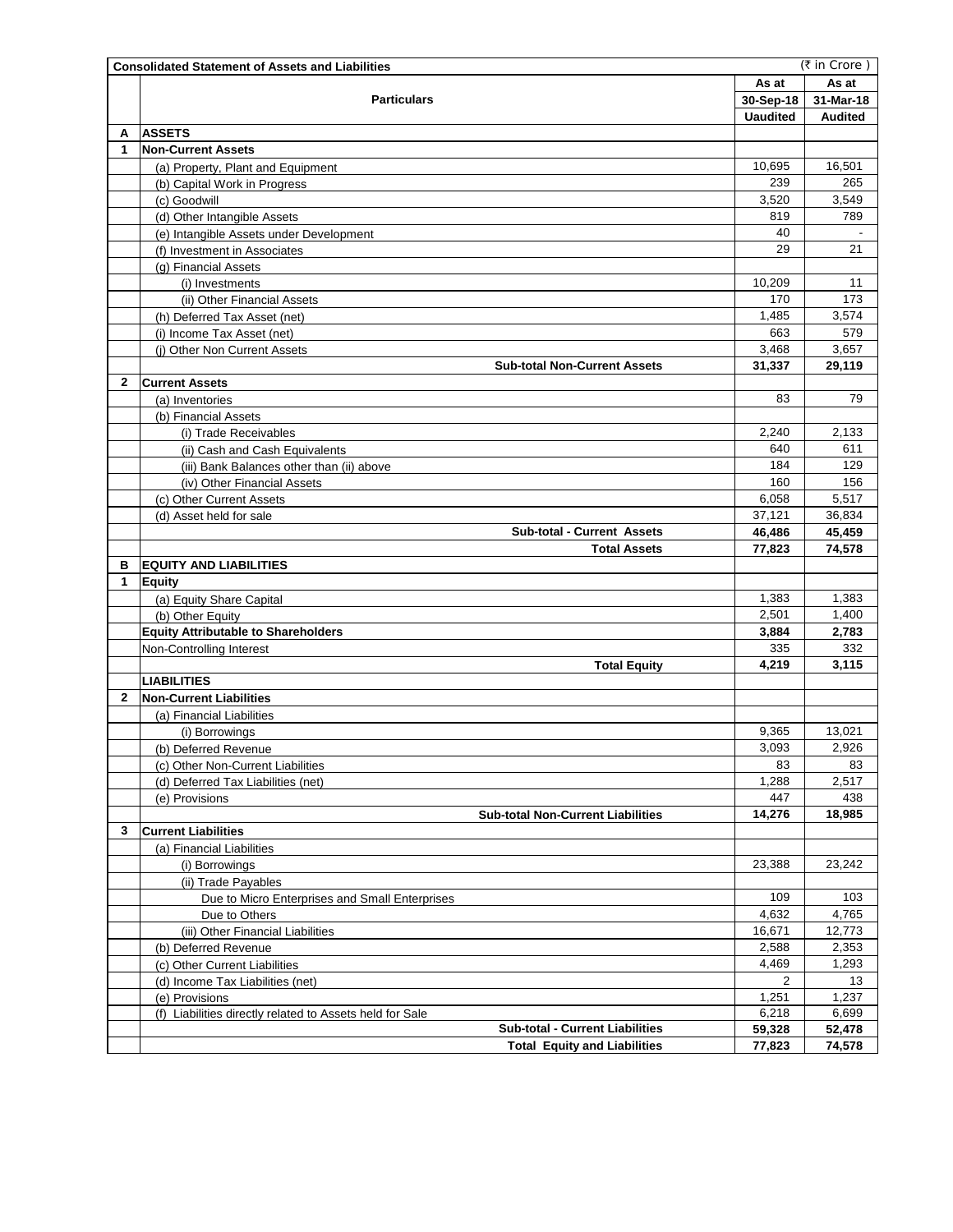## **Notes:**

- 1. Figures of the previous period have been regrouped and reclassified, wherever required.
- 2. Pursuant to strategic transformation programme, as a part of Monetization and Resolution Plan of the Company under consideration, inter alia of the Lenders, the Company and its subsidiary companies; Reliance Telecom Limited (RTL) and Reliance Infratel Limited (RITL), with the permission of and on the basis of suggestions of the Lenders, had for monetization of some specified Assets, entered into definitive binding agreements with Reliance Jio Infocomm Limited (RJio) on December 28, 2017 for sale of Wireless Spectrum, Towers, Fiber and Media Convergence Nodes (MCNs) ["Identified Assets]. Further, the Company has also entered into a definitive binding agreement with Pantel Technologies Private Limited and Veecon Media and Television Limited for sale of its subsidiary company having DTH Business. The Company and its said subsidiaries expect to close these transactions in a phased manner. In the meanwhile, Hon'ble National Company Law Tribunal (NCLT), Mumbai had, overruling the objections of the Company as also its lenders represented by State Bank of India, the lead member, vide its order dated May 15, 2018 admitted applications filed by an operational creditor for its claims against the Company and its subsidiaries; RTL and RITL and thereby admitted the companies to debt resolution process under the Insolvency and Bankruptcy Code, 2016 (IBC). As a consequence, Interim Resolution Professionals (IRPs) were appointed vide NCLT orders dated May 18, 2018. The Company along with the support of the lenders filed an appeal with National Company Law Appellate Tribunal (NCLAT) challenging the said order of the NCLT and the Hon'ble NCLAT, vide its order dated May 30, 2018, has on the basis of a settlement between the Company and the operational creditor stayed the order passed by the NCLT. Consequently, the Board of Directors of the respective companies stood reinstated.The Company also filed a writ Petition before the Hon"ble Supreme Court to release the Company from the Corporate Insolvency Resolution Process (CIRP). In an interim order in the said writ Petition, which is pending, the Supreme Court, vide its order dated August 3, 2018, has permitted the Company to proceed with the sale of the Identified Assets. On account of delay in completing the sale of certain spectrum not forming part of the Identified Assets, the Company applied to the Supreme Court seeking extension of time for making payment of the settlement amount to the operational creditor. The Supreme Court vide its order dated October 23, 2018 has allowed the Company to pay dues to the operational creditor on or before December 15, 2018. Further, the petition filed by the minority shareholders holding 4.26% stake in RITL, before the NCLT under Section 230 of the Companies Act, 2013 (Section 397-398 of the Companies Act, 1956), stood dismissed as withdrawn vide NCLT order dated July 3, 2018. Consequently, the interim stay granted by the NCLT on the implementation of the resolution approving the sale of the assets of RITL no more survives.The Company is confident that it will fulfill its commitments in respect of settlements with the operational creditor and the minority shareholders as well as finalise and implement a suitable Comprehensive Monetisation and Resolution Plan (MRP), also incorporating strategic transformation programme. On finalisation and implementation of the MRP, the Company will carry out a comprehensive impairment review of its fixed assets, investments and other assets. Considering these developments, the financial results continue to be prepared on going concern basis. This matter has been referred to by the Auditors in their Limited Review Report.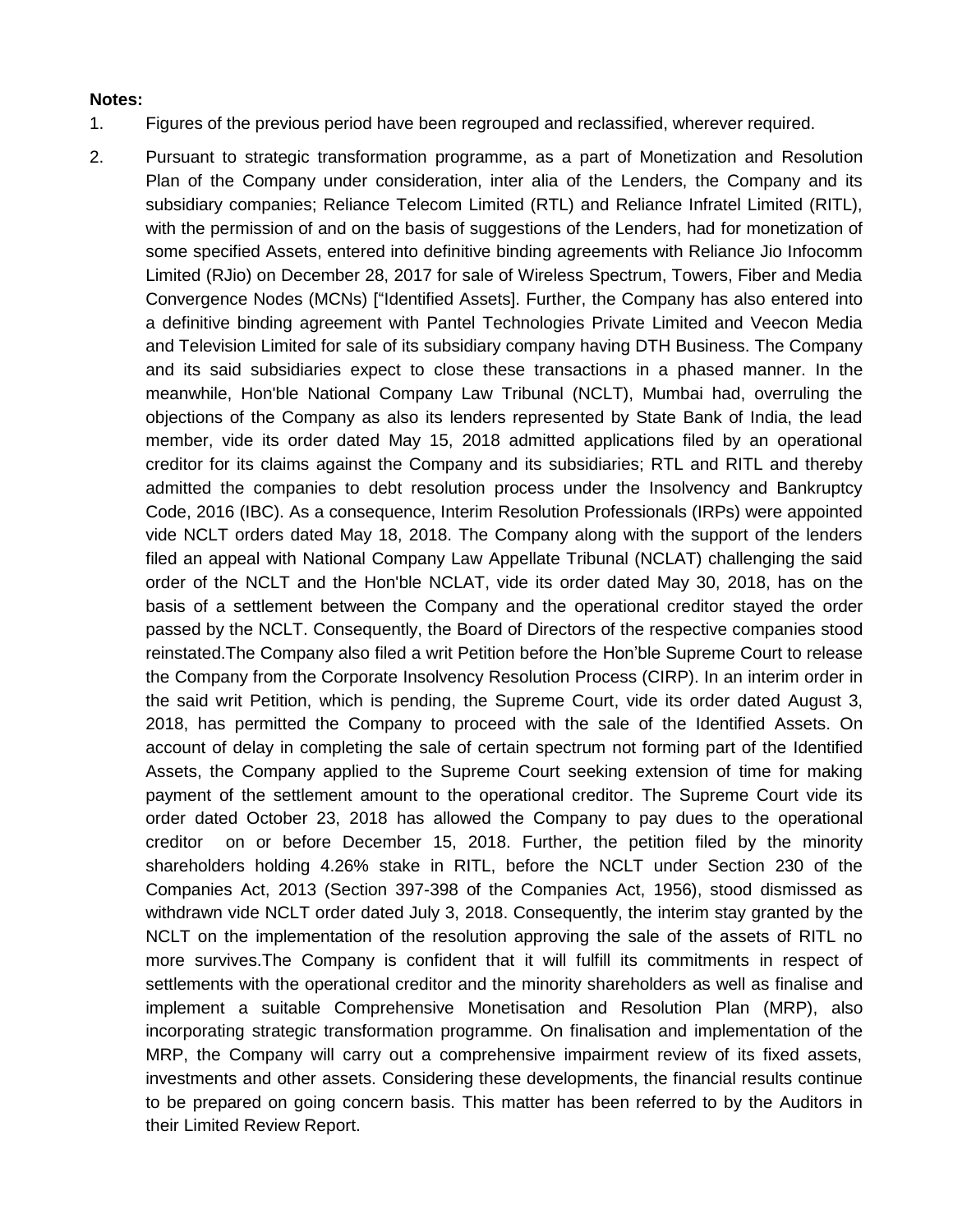3. The assets pertaining to discontinued operations referred to in Note 2 above, along with liabilities have been classified as assets held for sale and disclosed separately as discontinued operations in line with Ind AS 105 "Non-current Assets Held for Sale and Discontinued Operations". Assets held for sale are recorded at lower of carrying amount and fair value less cost as per Ind AS 105.

|                                 |               |           |           |                 |               | (₹ in Crore) |
|---------------------------------|---------------|-----------|-----------|-----------------|---------------|--------------|
| <b>Particulars</b>              | Quarter ended |           |           | Half year ended | Year<br>ended |              |
|                                 | 30-Sep-18     | 30-Jun-18 | 30-Sep-17 | 30-Sep-18       | 30-Sep-17     | 31-Mar-18    |
|                                 | Unaudited     | Unaudited | Unaudited | Unaudited       | Unaudited     | Audited      |
| <b>Total Income</b>             | 563           | 520       | 1,515     | 1,083           | 3,726         | 4,799        |
| Profit/<br>(Loss)<br>before tax | (174)         | (232)     | (2,832)   | (406)           | (4, 471)      | (25, 811)    |
| Profit/ (Loss) after<br>tax     | (165)         | (233)     | (2,730)   | (398)           | (3,952)       | (23, 888)    |

The financial result of discontinued operations is as under:

- 4. Considering all factors including admission of the companies to debt resolution process under the IBC and the Company"s Comprehensive Monetisation and Resolution Plan (MRP) submitted to the lenders, for overall debt resolution including interest and fixation of exchange rate for determining the foreign currency loans, the Company and its subsidiary companies, with a view to reflecting fairly the position for the purpose of presentation in respect of the Company"s obligation for interest and the principal rupee amount in respect of foreign currency denominated loans, without implying in any way that the terms of lending by the banks and other lenders are altered, has not provided interest of  $\bar{\tau}$  1,075 crore and  $\bar{\tau}$  2,115 crore for the quarter and half year ended September 30, 2018 respectively and foreign exchange losses including amortization of Foreign Currency Monetary Items Translation Difference Account (FCMITDA) aggregating to  $\bar{\tau}$  1,014 crore and  $\bar{\tau}$  1,761 crore for the quarter and half year ended September 30, 2018, respectively. Had the Company provided Interest and foreign exchange losses, the Profit would have been lower by  $\bar{\tau}$  2,089 crore and  $\bar{\tau}$  3,876 crore for the quarter and half year ended September 30, 2018. The Auditors had drawn qualification in their audit report for the financial year ended March 31, 2018 for non provision of interest of  $\bar{\tau}$  3,609 crore. Further, the auditors have drawn qualification for non provision of interest and foreign exchange variations in their Limited Review Report for the quarter and half year ended September 30, 2018. However, pending final approval of the MRP and considering all the facts and circumstances, the likely impact on the Company"s financial position is not ascertainable at this stage.
- 5. The Company is in the process of finalising and implementing its asset monetization and debt resolution plan, comprising the Company's real estate development plan and restructuring of Debt. As required by the lenders and also to safeguard the development of real estate, the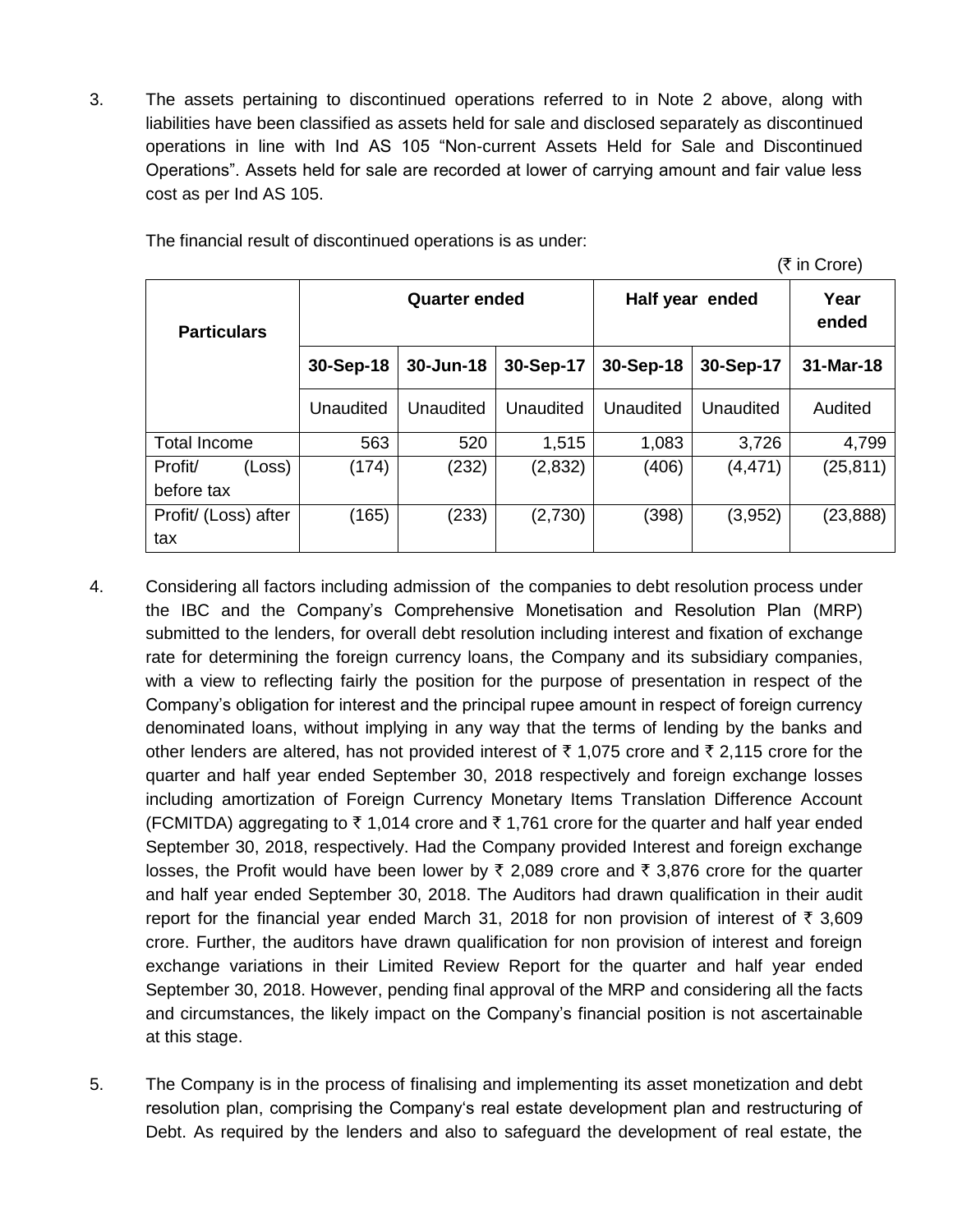business taken up by Reliance Realty Limited (RRL), a subsidiary of the Company, it is necessary that control of RRL is conferred on ADA Group. Accordingly in order to align the above, Memorandum and Articles of Association of RRL has been amended as per the provisions of the Companies Act 2013 and other applicable provisions of law. Consequently, for the purpose of and as per requirement of Ind AS 110 "Consolidated Financial Statement", Assets and Liabilities pertaining to RRL have been derecognized and Investment in RRL by the Company, has been accounted at fair value, as per Ind AS 109 "Financial Instruments", and represented as Exceptional Items. Impact on profitability net of tax is  $\bar{\tau}$  1,430 crore.

6. The listed Redeemable Non Convertible Debentures (NCDs) of the Company aggregating to  $\bar{\tau}$  3,750 crore as on September 30, 2018 are secured by way of first pari passu charge on the whole of the movable properties, plant and equipment and Capital Work in Progress, both present and future, including all insurance contracts relating thereto of the Borrower Group; comprising of the Company and its subsidiarycompanies namely; Reliance Telecom Limited (RTL), Reliance Infratel Limited (RITL) and Reliance Communications Infrastructure Limited (RCIL). Out of the above, in case of NCDs of  $\bar{\tau}$  750 crore, the Company has also assigned Telecom Licenses, byexecutionof Tripartite Agreement with Department of Telecommunications (DoT). The asset cover in case of these NCDs exceeds 100% of the principal amount of the said NCDs.

| Nature of Instruments                         | 11.20% NCDs    | 11.25% NCDs               |  |  |
|-----------------------------------------------|----------------|---------------------------|--|--|
| Amount outstanding ( $\bar{\tau}$ in crore)   | 3,000          | 750                       |  |  |
| Previous due date for Principal Repayment     | Not Applicable | 07.02.2018                |  |  |
| and whether paid                              |                | unpaid                    |  |  |
| Previous due date for payment of Interest     | 02.09.2018     | 07.09.2018                |  |  |
| Whether Interest was paid on the due date     | No.            | No.                       |  |  |
| Next due date for payment of interest         | 02.10.2018     | 07.10.2018                |  |  |
| Credit Rating and change in credit rating, if | <b>ICRAD</b>   | <b>CARE D</b>             |  |  |
| any                                           |                |                           |  |  |
| Due Date for Principal Repayment              |                | ₹ 375 crore on each dates |  |  |
|                                               | 01.03.2019     | 07.02.2018 (Unpaid) and   |  |  |
|                                               |                | 07.02.2019                |  |  |

7. Additional details as required in relation to Non Convertible Debentures (NCDs):

- 8. Debenture Redemption Reserve (DRR) : ₹590 crore as on September 30, 2018.
- 9. Net Worth :  $\overline{\xi}$  749 crore, as on September 30, 2018.
- 10. The Company is operating with India Operations, Global Operations and Others/ Unallocated segments. Accordingly, segment-wise information has been given. This is in line with the requirement of Ind AS 108 "Operating Segments".